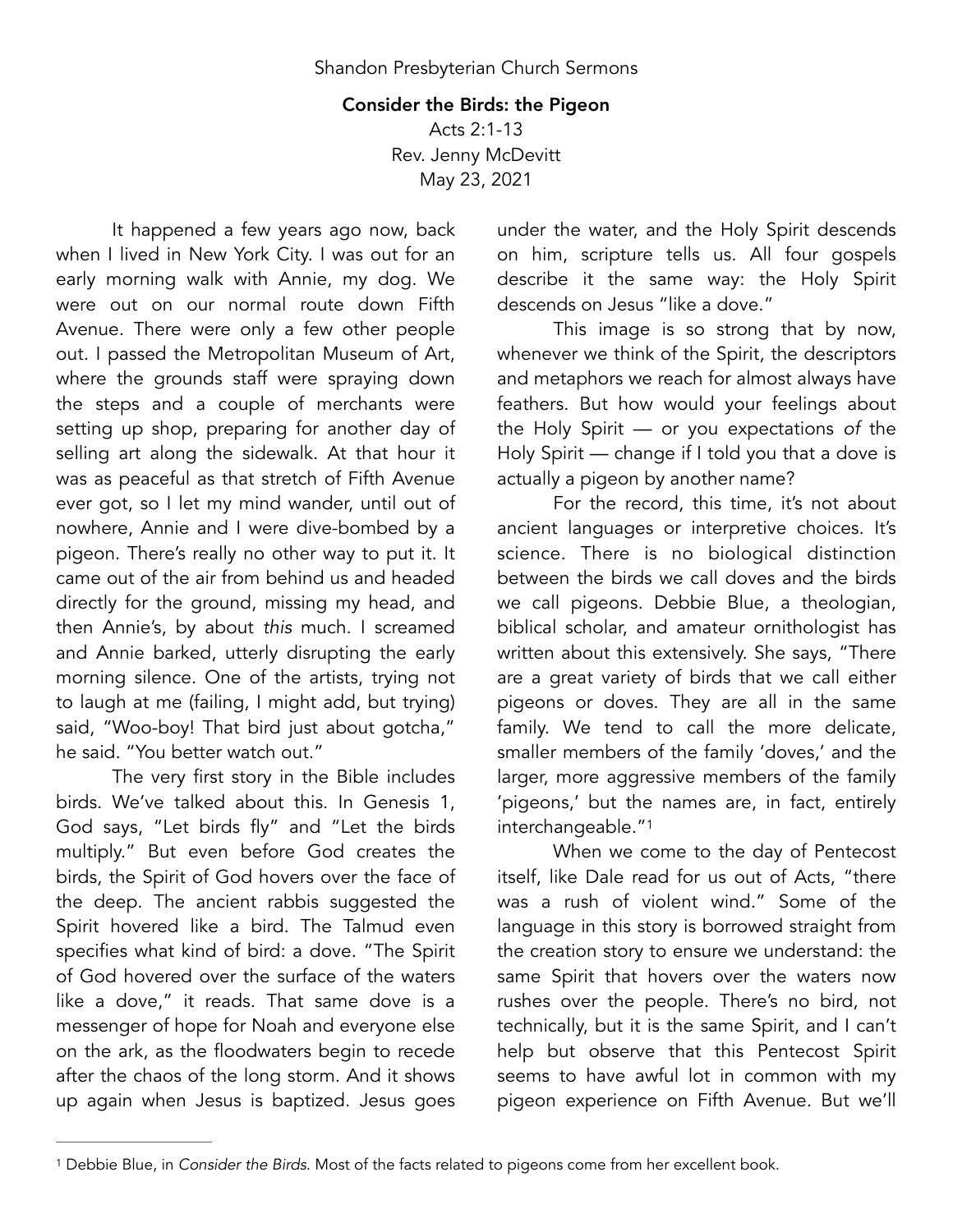come back to that.

My friend and colleague Tom Are, taught me something about Pentecost I've never forgotten. This story contains an incredible list of people and places: Pontus and Asia, Phrygia and Pamphylia, Egypt and parts of Libya belonging to Cyrene. The people came from everywhere. But here is what Tom taught me about that: the people on that day, they didn't just come from every place. They came from every time, too.

Luke, (and by the way, the same Luke of the Gospel is also credited with the book of Acts), Luke says there were Medes there that day. But hearing that Medes were there that day, would be like you hearing me announce that next week, Molly Spangler is leading a class about reading scripture as a family, John Cook is coordinating a graduation celebration for college students, Rowena Nylund is inviting everyone to purchase Cafe Justo coffee, Jennifer Mitchell is planning a new art exhibit in the atrium, Matt McCall is resuming his hymn study video series, and Thomas Jefferson is giving a presentation on religious liberty. If you heard that, you'd assume I'd gotten some facts wrong.

Luke says there were Medes there on the day of Pentecost, but the Medes had vanished from the pages of history hundreds of years before. So some have argued that Luke is just sloppy. That he gets his information wrong. But Luke is the one who begins his gospel by saying he is writing down an orderly account so that everyone might know the truth. Luke knows exactly what he is saying. Luke is telling us not what is factual, but what is true. And the truth is that the church, the community gathered by the Spirit of God, includes not only people from every place, but also people from every time. God's redemptive work in the world includes everyone, absolutely everyone, and will not be thwarted by anything, not even the realities of human history. In other words, Luke tells us, whatever we think we know, the Spirit

always knows more, and the Spirit always knows better.

My friend Taylor is the pastor of a church in Georgia. Shortly after she arrived there,

she read through the minutes of the church's first Session meeting in 1896. The purpose of that meeting, the old minutes report, was to provide a written record to the Presbytery detailing the names of those in worship attendance, an assessment of the efficacy of the church's biblical instruction, an evaluation of how well members observed the Sabbath, and an accounting of special outpourings of the Holy Ghost. (That's a quote, by the way.)

According to the minutes, worship attendance was good, biblical instruction was good, Sabbath-keeping was good, and outpourings of the Holy Ghost was listed at "none." One hundred years later, in the 1990s, a member writing the history of the church observed, "As long as this question was asked of us, the answer was almost always, 'none.' I asked myself," she wrote, "Was this really true? How did Session interpret the Holy Spirit? Were we really devoid of the Spirit's movement all those years?"

It took almost a full century before the record was set right. A sermon detailing their history was preached, the congregation agreed, and the Session voted, that "outpourings of the Holy Ghost" had indeed been abundant. "None," the church's history book went on to report, could only be understood as theological hogwash.

What was true in Statesboro, Georgia is true in Columbia, South Carolina, and anywhere else Christians gather, be it in person, online, or some other way: we do not always recognize what the Spirit is doing, or how the Spirit is doing it, but that does not mean the Spirit is missing in action.

Not that anyone has been counting, but it has been 61 Sundays since we were last in this place. And all along the way, we have been wondering, How long will it be? Can a church